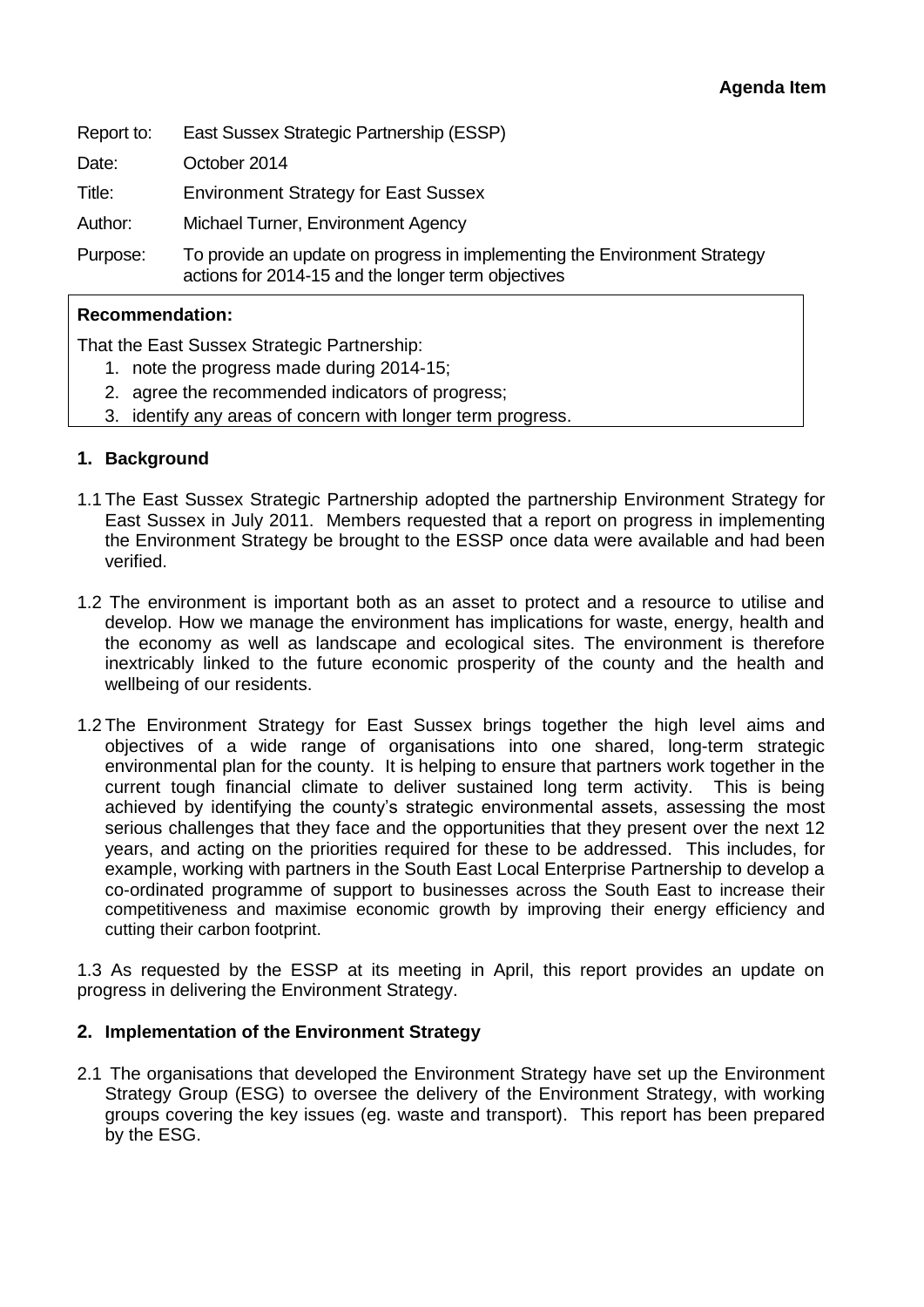- 2.2 Appendix A provides a summary table of progress so far during 2014-15 in delivering the Environment Strategy actions agreed by the ESSP in April 2014. The key point to note is that 19% of the actions have been completed, 74% are on track for completion by the end of the year and 7% are likely to be delivered later than anticipated, so are likely to be carried forward to 2015-16.
- 2.3 Appendix B sets out the indicators of progress that are being used, or are proposed to be used, to assess progress in achieving the longer-term objectives of the Strategy. These have been selected by the working groups, based on data that are already collected by a range of organisations and subject to quality checks.

2.4 Appendix C shows the trend in some of the indicators of progress, notably those for which there is enough historical data from which to discern a trend. These will briefly be presented at the ESSP meeting on 30 October, to highlight key trends and provide an opportunity to discuss any areas of concern. It's worth noting that behind these headline indicators there is often significant variation across the county. For example, recycling rates vary from 23% in Lewes to 46% in Wealden.

2.5 The Environment Strategy Group will continue to monitor progress regularly against the actions and longer term indicators of progress, and in April 2015 will provide the ESSP with:

- a. a progress report on delivery of the 2014-15 action plan;
- b. a proposed action plan for 2015-16.

## **3. Recommendation**

It is recommended that the East Sussex Strategic Partnership:

- a) note the progress made to date during 2014-15;
- b) agree the recommended indicators of progress;
- c) note any areas of concern for the Environment Strategy Group to consider.

Michael Turner, Environment Agency

Appendix A – Summary table of progress during 2014-15.

Appendix B – List of indicators of progress.

Appendix C – trend in key indicators.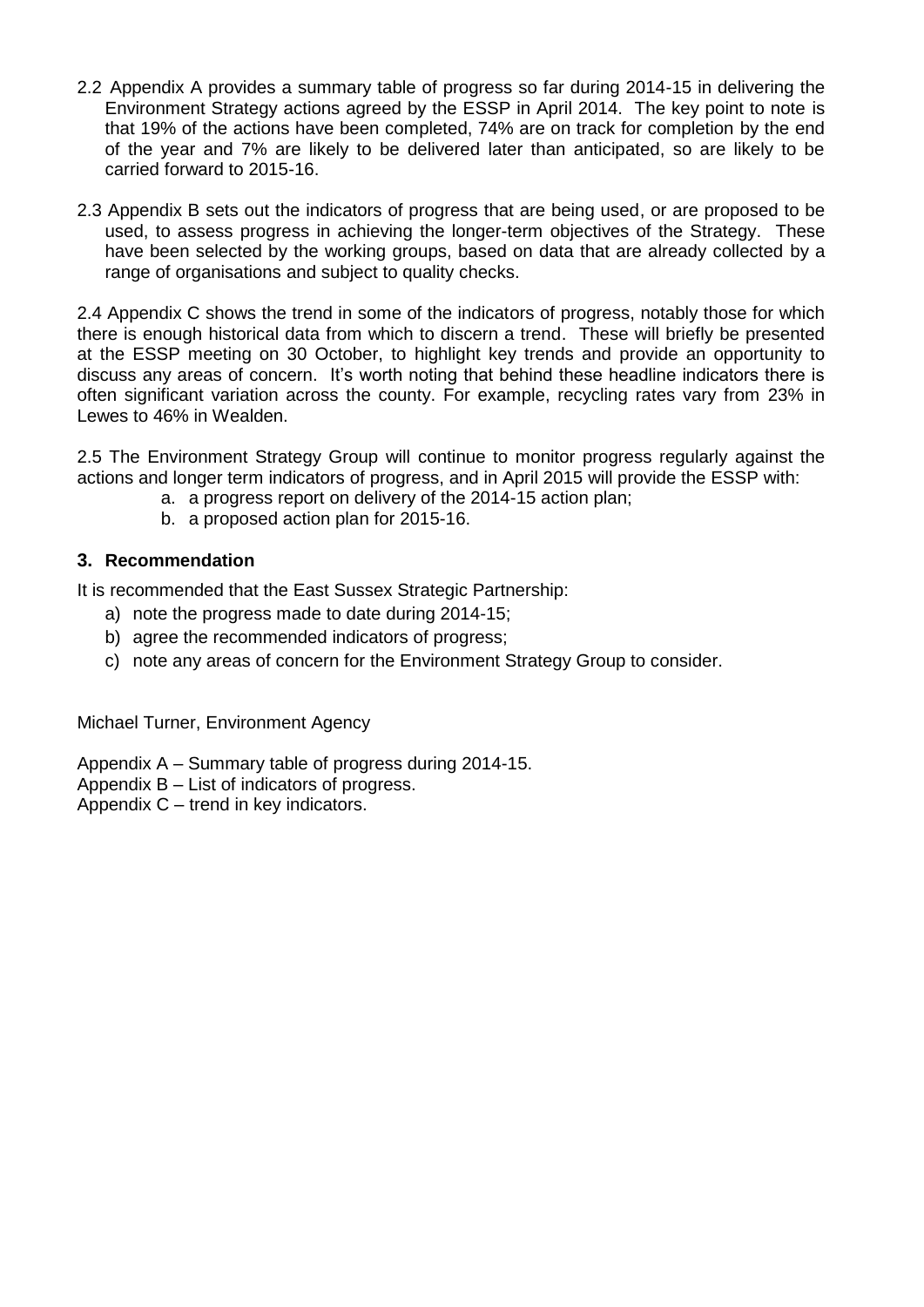#### **APPENDIX A: ACTIONS FOR 2014-15**

#### **Waste Management**

| <b>Strategy Action</b>                                                                            | <b>Activity</b>                                                                                              | Timescale     | Lead                     | Progress as at 30/10/14                                                                                                                                                                                                                                                                                                                                                 |  |
|---------------------------------------------------------------------------------------------------|--------------------------------------------------------------------------------------------------------------|---------------|--------------------------|-------------------------------------------------------------------------------------------------------------------------------------------------------------------------------------------------------------------------------------------------------------------------------------------------------------------------------------------------------------------------|--|
|                                                                                                   | Rother District begin under new contract                                                                     | <b>Jul-14</b> | RDC & Kier               | New kerbside recycling service rolled out in RDC in Jun-14.                                                                                                                                                                                                                                                                                                             |  |
| Improve kerbside recycling schemes in Eastbourne,<br>Wealden, Hastings and Rother authority areas | Review and agree recycling and composting targets                                                            | Sep-14        | <b>ESCC</b>              | There are no current plans to develop milestones to break down the ultimate target into annual targets. The new collection<br>contract for four of our five district and boroughs needs more 'bedding in time' than anticipated so it would not be suitable to<br>put in annual targets at this time. The benefits of setting milestones will be reviewed in the future |  |
| Increase food waste collection                                                                    | Identify improvements to the food collection scheme                                                          | Jul-14        | LDC                      | Participation rate measured using count of households presenting food waste caddie on day of collection. Monitoring of food<br>waste tonnages collected. These identified that participation and yield are lower than expected.                                                                                                                                         |  |
|                                                                                                   | Implement improvements                                                                                       | <b>Nov-14</b> |                          | Customer Service Technician employed on temporary contract to provide help and advice to residents on how to engage with<br>the service. Zero Heroes campaign rewarding participation.                                                                                                                                                                                  |  |
| Minimise the amount of waste produced                                                             | Produce and agree final Waste Minimisation and Education<br>Strategy                                         | $Jun-14$      | Veolia & ESCC            | Final Waste Minimisation and Education Strategy published in Aug-14.                                                                                                                                                                                                                                                                                                    |  |
|                                                                                                   | Finalise a Waste Awareness and Recycling Action Plan with<br>the Waste Resources Strategy Group              | $Jun-14$      | ESCC, WCAs &<br>Veolia   | Draft Action Plan developed in Jul-14. Expecting to finalise this is Autumn of 2014.                                                                                                                                                                                                                                                                                    |  |
|                                                                                                   | Implement and monitor the Action Plan                                                                        | Mar-15        | <b>ESCC</b>              | To be done later in the financial year                                                                                                                                                                                                                                                                                                                                  |  |
| Further reduce waste to landfill                                                                  | Explore alternatives to landfill, such as shredding of bulky<br>waste from Household Waste Recycling Sites   | Sep-14        |                          | Currently scoping out the business case for options to divert bulky waste from landfill with Veolia. Suggest this timescale is put<br>back to Mar-15 for now, as this is a lengthy process.                                                                                                                                                                             |  |
|                                                                                                   | Assess alternatives during shut down of East Sussex waste<br>treatment facilities during maintenance periods | <b>Nov-14</b> | <b>ESCC &amp; Veolia</b> | 4,000 tonnes of Contract Waste (including BHCC) diverted from landfill to an alternative energy recovery facility (ERF) in<br>Allington during the planned annual shutdown of Newhaven ERF in Jul-14.                                                                                                                                                                   |  |

#### **Transport, air quality and noise**

| <b>Strategy Action</b>                                                       | <b>Activity</b>                                                                                                                                                                                                                                                                                                                                                                           | Timescale | Lead                                                  | Progress as at 30/10/14                                                                                                                                                                                                                                                                                                                                                                                                                                                                                                                                                                                                                                                                                                                                  |
|------------------------------------------------------------------------------|-------------------------------------------------------------------------------------------------------------------------------------------------------------------------------------------------------------------------------------------------------------------------------------------------------------------------------------------------------------------------------------------|-----------|-------------------------------------------------------|----------------------------------------------------------------------------------------------------------------------------------------------------------------------------------------------------------------------------------------------------------------------------------------------------------------------------------------------------------------------------------------------------------------------------------------------------------------------------------------------------------------------------------------------------------------------------------------------------------------------------------------------------------------------------------------------------------------------------------------------------------|
|                                                                              | Deliver new & improved walking and cycling schemes in<br>Eastbourne, Lewes, Newhaven, Hastings & Bexhill through the<br>LSTF programme                                                                                                                                                                                                                                                    | Mar-15    |                                                       | Construction of LSTF walking & cycling infrastructure has started on: footway improvements in Station Street, Lewes, 20mph<br>zones and improvements to Lewes Station forecourt, Town centre to Seafront in Eastbourne, a Newhaven to Peacehaven<br>A259 Accessibility Improvement scheme, including pedestrian crossing facilities and cycling facilities. These measures will be<br>delivered by March 2015. The Bike It programme has had a staggering success in terms of numbers of engagement (eg. has<br>reached over 8,000 pupils, 2020 parents and school staff, 33 businesses in Newhaven, Lewes and Eastbourne, and 584<br>people received personalised travel planning, including help to overcome transport as a barrier to securing work). |
| We will implement the Local Transport Plan capital                           | Progress to preliminary design and consultation on Quality bus<br>corridor between Hailsham and Eastbourne                                                                                                                                                                                                                                                                                | Mar-15    | <b>ESCC</b> (Strategic<br>Economic                    | An assessment of issues and what measures can be delivered to overcome these has been undertaken with key<br>stakeholders, a Public Consultation is proposed for February 2015.                                                                                                                                                                                                                                                                                                                                                                                                                                                                                                                                                                          |
| programme of works for 2014-15                                               | Begin construction of BHLR complementary measures (eq.<br>bus priority measures along the A259)                                                                                                                                                                                                                                                                                           | Mar-15    | Infrastructure)                                       | A public consultation exercise was undertaken in February 2014. The detailed design is underway and construction is planned<br>for summer 2015 after the Link Road has opened.                                                                                                                                                                                                                                                                                                                                                                                                                                                                                                                                                                           |
|                                                                              | Develop a network of electric vehicle charging points across<br><b>East Sussex</b>                                                                                                                                                                                                                                                                                                        | Mar-15    |                                                       | Locations identified include Herstmonceaux, Newhaven, Lewes, Selemston, Bexhill and Rye. A 'fastcharger' has been<br>installed at Eastbourne train station.                                                                                                                                                                                                                                                                                                                                                                                                                                                                                                                                                                                              |
|                                                                              | Develop & deliver marketing and promotional initiatives to<br>support sustainable transport capital investment (eq. real time<br>passenger information)                                                                                                                                                                                                                                   | Mar-15    |                                                       | A radio campaign encouraging local people to consider walking and cycling when returing to school and work after the<br>summer school holidays was launched in September 2014. A Cycle centre in Eastbourne Sports park has been launched, and<br>provides training for children and adults. The Sustrans Bike It scheme is working with a range of schools and businesses to<br>enable local people to choose walking and cycling for everyday journeys.                                                                                                                                                                                                                                                                                                |
| We will develop Walking & Cycling Strategies for<br>Hastings & Rother        | During 2014-15 the county council will work in partnership with<br>Hastings Borough Council, Rother District Council, local cycle<br>groups and the voluntary sector to develop Walking & Cycling<br>strategies that support housing and commercial developments<br>coming forward in the local Development Plans, to provide a<br>walking and cycling network that links to key services | Mar-15    | <b>ESCC</b> (Strategic<br>Economic<br>Infrastructure) | ESCC developed a Walking & Cycling Strategy with Hastings, which was approved in September 2014. ESCC are currently<br>developing Walking & Cycling Strategies with Rother and Wealden, and will work on a strategy for Lewes, Newhaven, Seaford<br>and Peacehaven. These strategies will be drafted by March 2015, and approval sought in the new financial year.                                                                                                                                                                                                                                                                                                                                                                                       |
| We will bid for further funding from the Local<br>Sustainable Transport Fund | If the LSTF Revenue Bid for 2015-16 (covering Newhaven,<br>Eastbourne, Bexhill and Hastings) is approved in July 2014,<br>we will procure project delivery ready to start in April 2015                                                                                                                                                                                                   | Mar-15    | <b>ESCC (Strategic</b><br>Economic<br>Infrastructure) | ESCC's bid to the DfT for £684K of revenue funding to continue the delivery of the LSTF programme in Newhaven and<br>Eastbourne and extend this into Bexhill and Hastings was successful in June 2014. The funding will be focussed in 2015-16<br>on working with schools and workplaces located close to transport infrastructure delivered during the LSTF 2012-2015<br>programme, and will extend the Bike It and Wheels to Work programmes, and establish another cycle centre in the east of the<br>county.                                                                                                                                                                                                                                         |
| We will review and assess air quality across East                            | Review the Air Quality Action Plans in Lewes & Hastings                                                                                                                                                                                                                                                                                                                                   | Mar-15    | SAQP                                                  | AQAPs programmed for review by Sussex Air by March 2015                                                                                                                                                                                                                                                                                                                                                                                                                                                                                                                                                                                                                                                                                                  |
| Sussex                                                                       | Develop an Air Quality Action Plan for Newhaven                                                                                                                                                                                                                                                                                                                                           | Mar-15    | LDC & ESCC                                            | LDC formally declared the Air Quality Management Area in the summer of 2014 and is now calculating more accurately how<br>much of an improvement in air quality would be needed to deliver the statutory air quality objectives. An Air Quality<br>Management Plan will then be developed in partnership with ESCC, as the Highways Authority.                                                                                                                                                                                                                                                                                                                                                                                                           |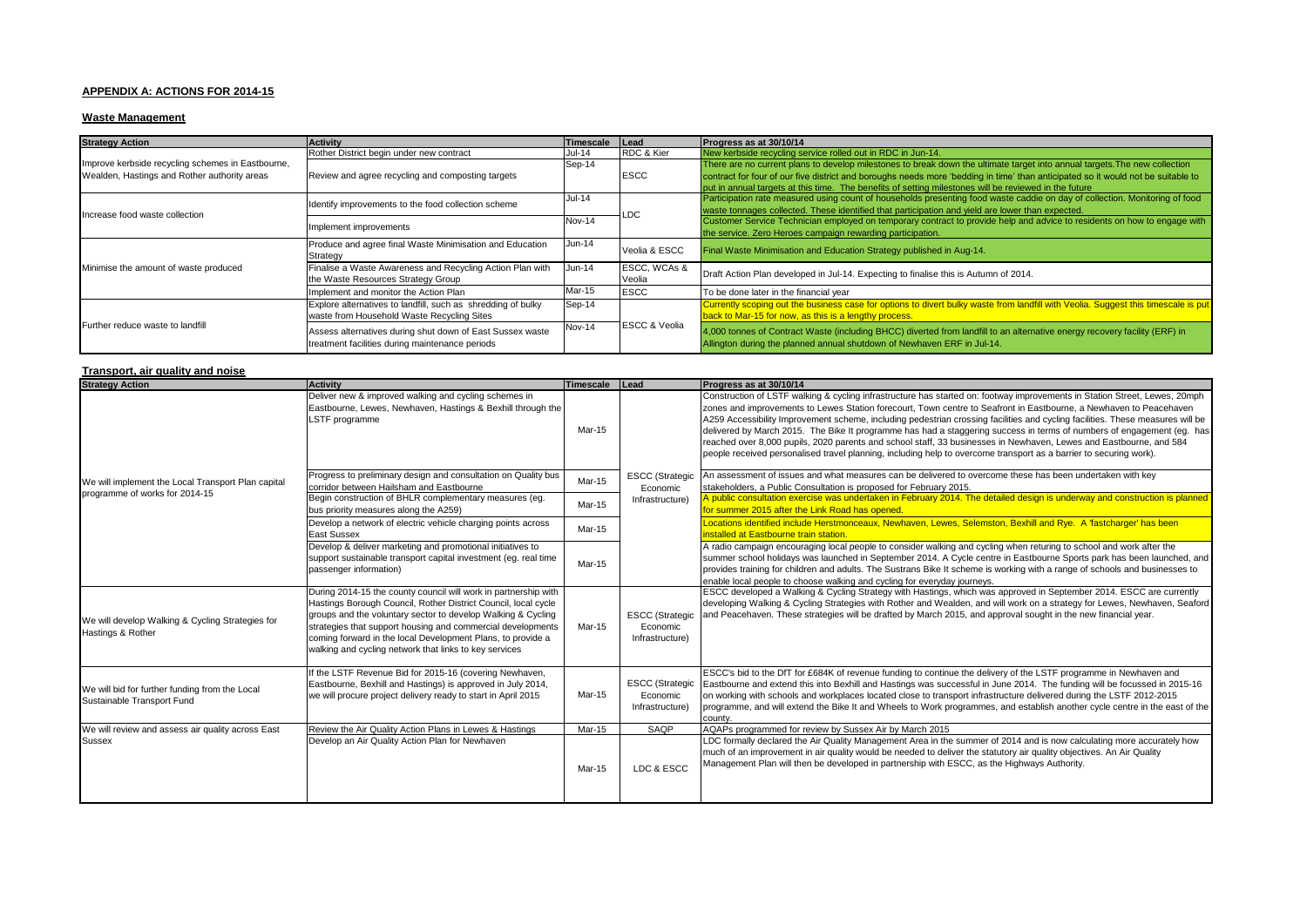| <b>Strategy Action</b>                                                              | <b>Activity</b>                                                                                                                                                   | <b>Timescale</b> | Lead                           | Progress as at 30/10/14                                                                                                                                                                             |
|-------------------------------------------------------------------------------------|-------------------------------------------------------------------------------------------------------------------------------------------------------------------|------------------|--------------------------------|-----------------------------------------------------------------------------------------------------------------------------------------------------------------------------------------------------|
| Landscape & Biodiversity                                                            |                                                                                                                                                                   |                  |                                |                                                                                                                                                                                                     |
| We will assist evidence-based decision making on<br>landscape & biodiversity        | Assess whether the national ecosystem toolkit can be applied<br>to East Sussex                                                                                    | Mar-15           | LNP                            | Natural England has been requested to present at next Local Nature Partnership Executive Baord meeting in December.                                                                                 |
|                                                                                     | Develop links between the Local Nature Partnership and the<br>Local Economic Partnership                                                                          | Mar-15           | <b>SWT</b>                     | The LNP has set up a sub-group to improve links with the Coast to Captial and South East LEPs.                                                                                                      |
|                                                                                     | Develop a common evidence base on green infrastructure<br>across East Sussex                                                                                      | Mar-15           | ESCC / Districts<br>Boroughs   | County-wide database of existing GI assets have been mapped, including analysis of opportunity to improve functionality.<br>Report published on LNP website (http://sussexlnp.org.uk/projects.php). |
| We will develop a consistent approach to Green<br>Infrastructure across East Sussex | Develop design briefs for key development sites, once Local<br>Plan allocations have been determined.                                                             | Mar-15           | Districts<br>Boroughs          | This action is dependent on publication of key development sites.                                                                                                                                   |
|                                                                                     | Investigate methodology for recording GI delivery through<br>development.                                                                                         | Mar-15           | ESCC / Districts<br>Boroughs   | ESCC to contact SxBRC to investigate possibilities, logistics and potential costs.                                                                                                                  |
|                                                                                     | Deliver key SWT/RSPB/ NT/WT projects in 2014-15                                                                                                                   | Mar-15           | SWT/RSPB/NT                    | database of local projects is being developed.                                                                                                                                                      |
| We will deliver improvements to landscape &<br>biodiversity in East Sussex          | Sign up 15 more businesses across the South Downs to the<br>Green Tourism Business Scheme & 15 more businesses<br>across the High Weald to the "Our Land" scheme. | Mar-15           | HW AONB Unit /<br><b>SDNPA</b> | "Our Land" project still active although funding has now ceased. Businesses still being signed up.                                                                                                  |
|                                                                                     | Establish a Community Interest Company for the long term<br>development of Combe Valley Countryside Park                                                          | Mar-15           | <b>Groundwork South</b>        | A Community Interest Company is in the process of being established.                                                                                                                                |
| We will improve the ecological status of local water<br>bodies                      | Maintain thriving river catchment partnerships in the 3<br>catchments across East Sussex (Adur & Ouse; Rother;<br>Cuckmere & Pevensey).                           | Mar-15           | EA                             | The catchment partnerships are all active, with Adur and Ouse being the most advanced. Includes smaller projects like TrUck<br>(Trees on the River Uck).                                            |

#### **Healthy & Active Lifestyles**

| Strategy Action (& no.)                                                                                                                                                                           | <b>Activity</b>                                                                                                                                                                                                                                        | Timescale   | <b>Lead</b>                                 | Progress as at 30/10/14                                                                                                                                                                                                                                                                                                                                                                                                                                                                  |
|---------------------------------------------------------------------------------------------------------------------------------------------------------------------------------------------------|--------------------------------------------------------------------------------------------------------------------------------------------------------------------------------------------------------------------------------------------------------|-------------|---------------------------------------------|------------------------------------------------------------------------------------------------------------------------------------------------------------------------------------------------------------------------------------------------------------------------------------------------------------------------------------------------------------------------------------------------------------------------------------------------------------------------------------------|
| We will increase physical activity in green spaces,<br>particularly focussing on those who experience health<br>inequalities or who are least likely to access physical<br>activity opportunities | Strengthen collaborative working between partners who<br>develop and deliver walk programmes                                                                                                                                                           |             | Mar-15 ESCC                                 | Quarterly East Sussex Walking Group partners' meetings established. One of the main areas of focus for this group has been<br>supporting two walking festivals which are currently taking place in Wealden and Eastbourne, and Hastings and Rother                                                                                                                                                                                                                                       |
|                                                                                                                                                                                                   | Redesign and develop ESCC walking web pages                                                                                                                                                                                                            | Mar-15 ESCC |                                             | A draft version of the new ESCC walking webpage has been completed and consultation will commence at the next East<br>Sussex Walking Group meeting                                                                                                                                                                                                                                                                                                                                       |
|                                                                                                                                                                                                   | Develop and deliver volunteer led health walks and encourage<br>engagement within communities least likely to engage in<br>walking opportunities, including those with long term conditions<br>(e.g. cancers, heart disease, mental health illness)    |             | Sep-14 TCV & ESCC                           | The Conservation Volunteers (TCV) has been commissioned to deliver volunteer led health walks from 1/10/14 to 30/9/17.<br>The service is targeted to engage with high need population groups such as older people. It brings into place a shorted<br>version of the health walk aimed specifically at those people whose existing health conditions mean that they would not<br>currently be able to complete a full walk                                                                |
|                                                                                                                                                                                                   | Strengthen collaborative working between health improvement<br>and nature partnerships, including the development and<br>delivery of new interventions/projects, notably linking to the<br>obesity element of the Health and Wellbeing Strategy Action |             | Mar-15 ESCC                                 | Sussex Community Development Association and and The Railway Land Wildlife Trust have been commissioned to deliver<br>projects that aim to increase the use of Green and Open Spaces by targeted population groups                                                                                                                                                                                                                                                                       |
| We will reduce the impact on health from cold homes<br>and fuel poverty                                                                                                                           | Agree and implement an annual East Sussex Energy<br>Partnership plan                                                                                                                                                                                   |             | Mar-15 East Sussex<br>Energy<br>Partnership | A Winter Home Check servcie is being commissioned to assist 700 households in the Winter 2014/15. The service provides<br>vulnerable people with a full home assessment and advice on how best to keep it warm, small preventative works such as<br>improving insulation, repairing or replacing boilers or clearing gutters or chimneys, providing emergency temporary heating and<br>advice on financial help with heating costs. It has helped more than 2,500 households since 2011. |

| <b>Climate Change</b>                                   |                                                                                       |                |                                       |                                                                                                                                                                   |  |  |  |
|---------------------------------------------------------|---------------------------------------------------------------------------------------|----------------|---------------------------------------|-------------------------------------------------------------------------------------------------------------------------------------------------------------------|--|--|--|
| <b>Strategy Action</b>                                  | Activity                                                                              | Timescale Lead |                                       | Progress as at 30/10/14                                                                                                                                           |  |  |  |
|                                                         | Implement a range of measures within our organisations to<br>reduce CO2 emissions     | Mar-15         | ESCC / Districts /<br><b>Boroughs</b> | ESCC has funded over 120 projects worth £1.7m, bringing collective savings of £514,000 p.a. (insulation, boilers, lighting etc)                                   |  |  |  |
|                                                         | Develop a consistent approach to renewable energy within<br>local Development Plans   | Mar-15         | <b>RDC</b>                            | The Local Planning Authorities have set up a working group to develop a consistent approach, as part of the Duty to<br>Cooperate.                                 |  |  |  |
| We will reduce CO <sub>2</sub> emissions in East Sussex | Assist residents to retrofit energy efficiency measures in their<br>homes             | Mar-15         | <b>SESP</b>                           | Support is available to those in fuel poverty (see above)                                                                                                         |  |  |  |
|                                                         | Deliver a programme of support to help local businesses to cut<br>their energy bills  | Mar-15         | <b>ESCC</b>                           | A 2 year programme is being funded by ESCC to provide SMEs with free energy audits and access to grants of up to £1,000<br>to install energy efficiency measures. |  |  |  |
|                                                         | Assess and report on the effect the above measures have on<br>CO2 across East Sussex. | Mar-15         | <b>ESCC</b>                           | Analysis of latest DECC CO2 data carried out & report circulated to key partners and available on ESIF.                                                           |  |  |  |
| We will develop and implement climate change            | Produce an integrated Beach Management Plan to manage                                 |                | EA / Local                            | The South East Coastal Group has completed the elements of the Programme needed to inform the Beach Management                                                    |  |  |  |
| adaptation measures                                     | shingle coastal erosion from Eastbourne to Kent                                       | Mar-15         | Authorities                           | Plans (BMP). The BMP for Eastbourne to Rye is almost complete.                                                                                                    |  |  |  |
|                                                         | Review the LCLIP                                                                      | Mar-15         | <b>HBC</b>                            | Planned for 2015-16                                                                                                                                               |  |  |  |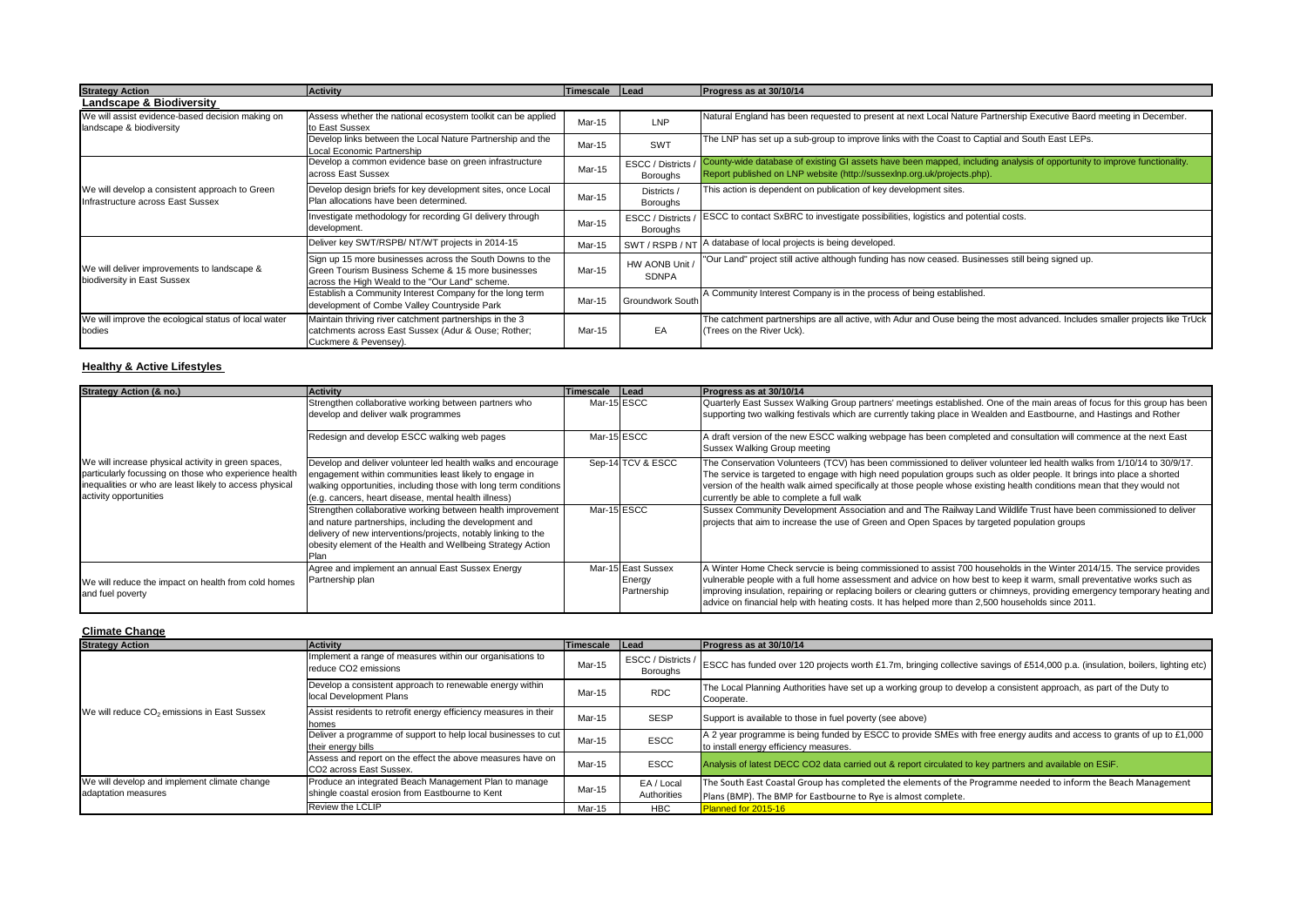| <b>Strategy Action</b>                                                           | Activity                                                                                                                                                    | Timescale Lead |                                       | Progress as at 30/10/14                                                                                                                                                                                                                                                                                                                                                                                   |  |  |
|----------------------------------------------------------------------------------|-------------------------------------------------------------------------------------------------------------------------------------------------------------|----------------|---------------------------------------|-----------------------------------------------------------------------------------------------------------------------------------------------------------------------------------------------------------------------------------------------------------------------------------------------------------------------------------------------------------------------------------------------------------|--|--|
| <b>Sustainable Food</b>                                                          |                                                                                                                                                             |                |                                       |                                                                                                                                                                                                                                                                                                                                                                                                           |  |  |
| We will increase the amount of healthy food available                            | Increase the range of settings where healthy choices<br>(including Eat Out, Eat Well Scheme) are offered or promoted,<br>including the use of local produce | Mar-15         | ESCC / Districts /<br><b>Boroughs</b> | Since the Eat Out, Eat Well Scheme started in April 2014, 4 catering venues have achieved awards for improving their healthy<br>choices. Another 20 venues are expected to complete the scheme in the next year.                                                                                                                                                                                          |  |  |
| We will increase the proportion of locally produced food<br>in the public sector | Investigate further opportunities to increase local suppliers<br>within ESCC food & drink contracts                                                         | Mar-14         | <b>ESCC</b>                           | All Adult Social Care sites are now supplied with dairy products by Downsview Farm in Ringmer. The contract is for 2 years.<br>Seaford Library includes a successful café run by a local business, to encourage customers to use the space as more than<br>just a library. County Hall cafe: using a small supplier based in East Hoathly for baked goods, main meals and various<br>confectionery items. |  |  |
|                                                                                  | Promote the good practice of the Sussex Partnership NHS<br>Foundation Hospital                                                                              | Mar-14         | Food Working<br>Group                 | Promoted through existing partners                                                                                                                                                                                                                                                                                                                                                                        |  |  |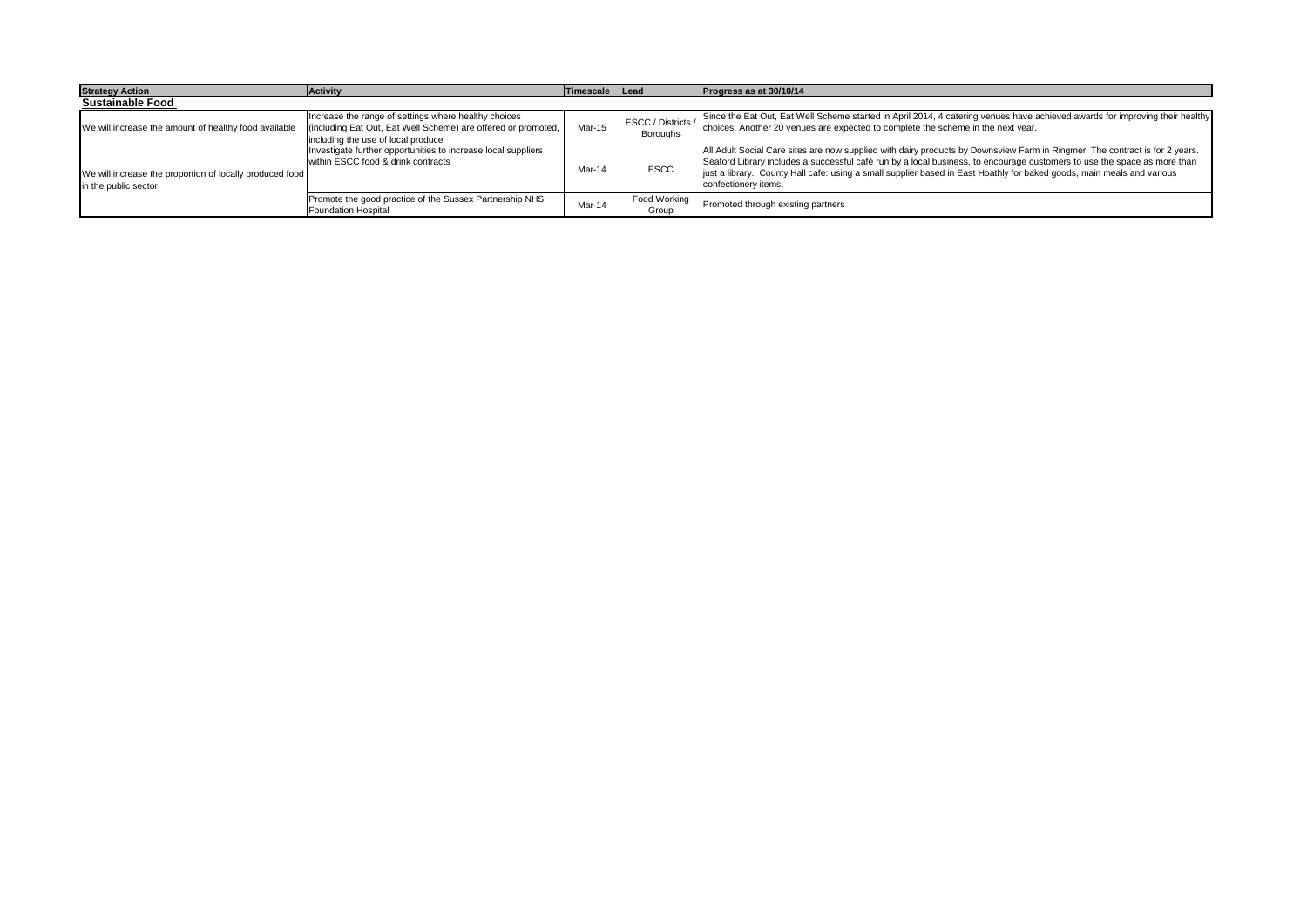## **APPENDIX B – INDICATORS OF PROGRESS**

| <b>Subject</b>                 | <b>Strategy goal</b>                                                                                           | Indicator of progress                                                                                                 | Source of data                                      | <b>Frequency of data</b>        |
|--------------------------------|----------------------------------------------------------------------------------------------------------------|-----------------------------------------------------------------------------------------------------------------------|-----------------------------------------------------|---------------------------------|
|                                | Reduce, re-use and recycle more                                                                                | Waste reduction, recycling and composting                                                                             | <b>ESCC</b>                                         | Annual (July)                   |
| Waste                          | Use sustainable waste management<br>technologies                                                               | Waste diverted from landfill                                                                                          | <b>ESCC</b>                                         | Annual (July)                   |
| Transport & air quality        | Minimise the need to travel & increase<br>sustainable travel choices                                           | Vehicle kilometres travelled                                                                                          | <b>ESCC</b>                                         | Annual (September)              |
|                                | Reduce local air pollution                                                                                     | Concentration of air pollutants in air pollution hotspots                                                             | Sussex Air                                          | Annual (March)                  |
| Landscape &                    | Improve the quality of rivers, streams,<br>lakes, groundwater and estuaries                                    | The quality of surface waters, ground waters, coastal<br>waters and wetlands                                          | <b>Environment Agency</b>                           | Annual (September)              |
| biodiversity                   | Protect & enhance key biodiversity sites                                                                       | The condition of Sites of Special Scientific Interest and<br>sites designated for their nature conservation interest. | <b>Sussex Biodiversity</b><br><b>Records Centre</b> | Annual (September)              |
| Healthy & active<br>lifestyles | Ensure 90% of the county's population<br>has access to a natural green space within<br>5 minutes of their home | % of households meeting the national Access to Natural<br>Green Space standards                                       | <b>Sussex Biodiversity</b><br><b>Records Centre</b> | 5 yearly                        |
|                                | Ensure bathing waters in England meet<br>the standards required under European<br>law                          | Quality of bathing waters                                                                                             | <b>Environment Agency</b>                           | Annual (September)              |
| <b>Climate Change</b>          | Reduce CO2 emissions in line with<br>national targets                                                          | CO2 emissions                                                                                                         | Department for Energy &<br>Climate Change           | Annual (September)              |
|                                | Increase energy efficiency                                                                                     | % of fuel poor households                                                                                             | Department for Energy &<br>Climate Change           | Annual (modelled<br>data. July) |
| Food                           | Increase the proportion of locally produced<br>food in the public and hospitality sectors                      | The proportion of locally produced food in the public<br>sector supply chain                                          | Public sector organisations<br>(examples of)        | Annual (tbc)                    |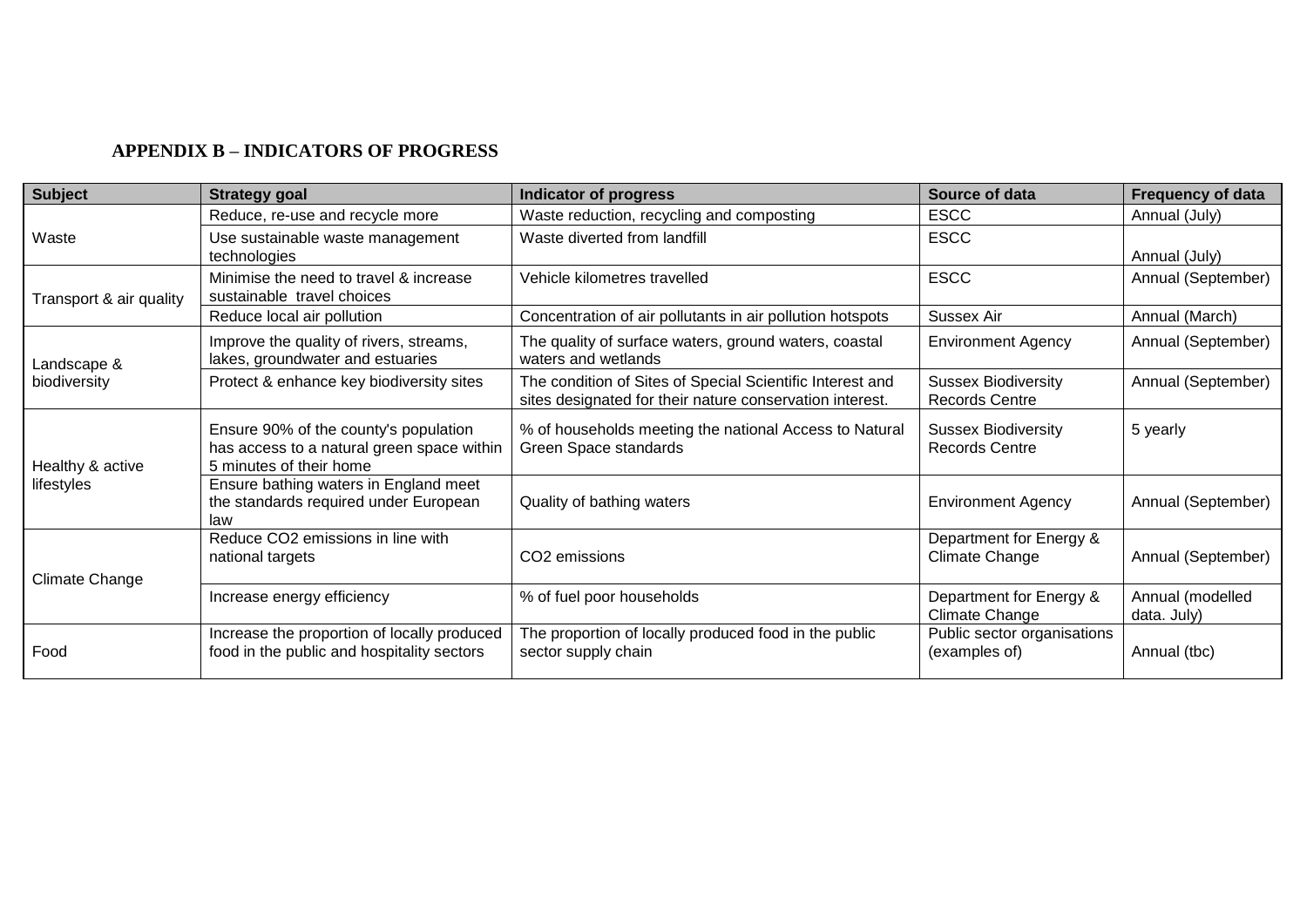## **APPENDIX C- TRENDS IN KEY INDICATORS**



**Waste** 

## **Transport & air quality**